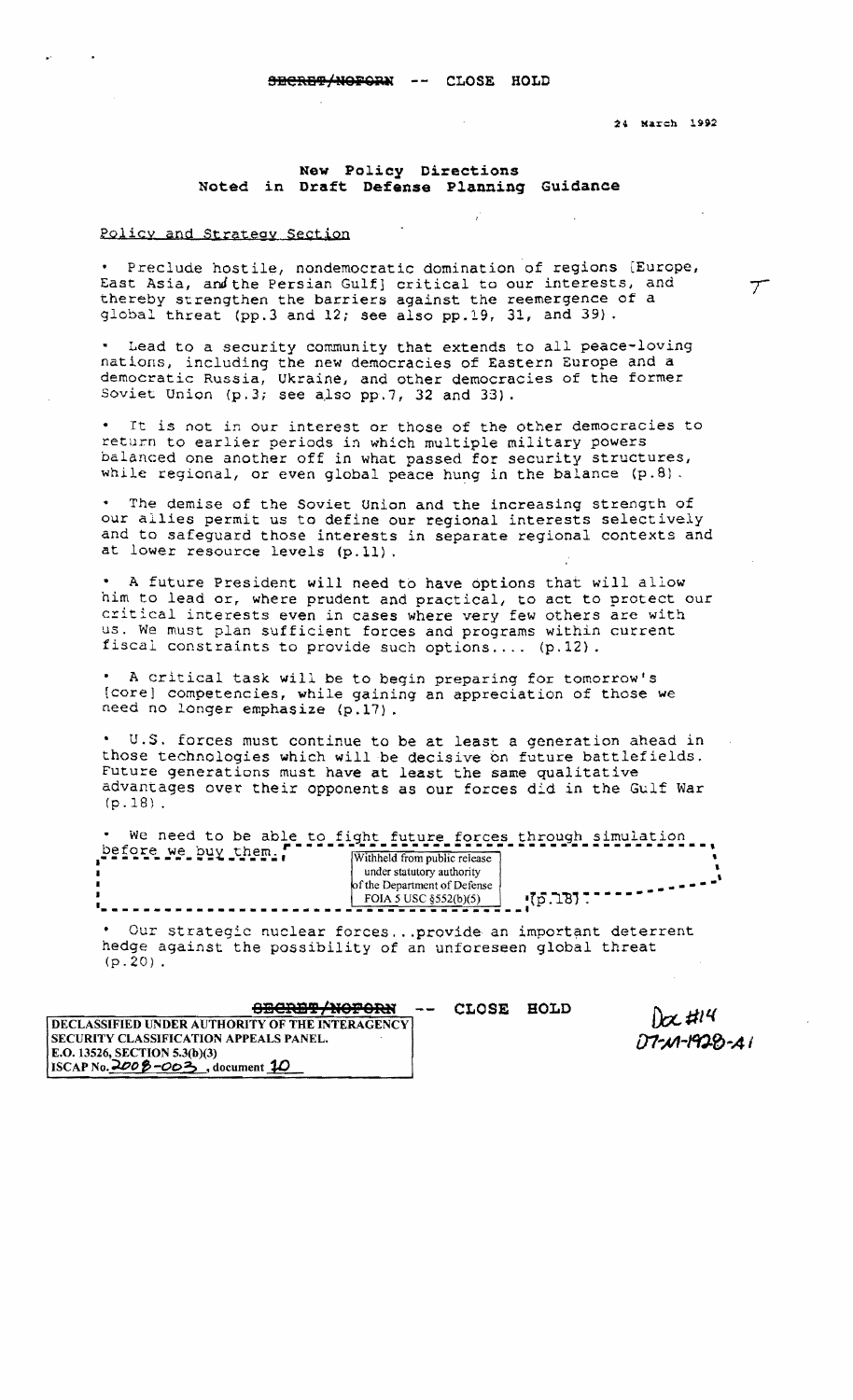CLOSE HOLD SECKET/NOFORN

We must... examine more innovative ways of providing strategic deterrent forces ... We might also find ways of ensuring that some of our Lesson and service and find methods of being more effective by going to lower alert levels for some portions of the force... $(p.21)$ . [We must explore] new ways of operating [forward presence]... forces in peacetime. We might also consider increased use of Reserve Component units overseas. additional homeporting, [] . **. . . . . . . . . . . . .** (p. 24). Our forces must remain able to respond rapidly to a second major regional crisis or to expand an initial crisis deployment in the event of escalation... (p.27). (First time specific guidance on second major regional contingency to be given in unclassified context.) a Mobility Intractionst be capable of accomplishing a major force deployment within current planning parametags (p+28). under statutory authority<br>
the Department of Defense<br>
FOIA  $\frac{50}{20}$  (SS2(b)(S)  $( p.29).$  $\zeta$  / $_{\omega}$  . یج . Reconstitution now focuses on a 7-8 year warning time, and<br>drops the exclusive focus on the point of the still notes the<br>valuable "hedging" opportunities now available (p.30).  $\tau$  $\begin{bmatrix} 1 & 1 \\ 0 & 1 \end{bmatrix}$  is to maintain our . Our challenge ! collective capacity to defend against an aggressive regime in such a way that we do not disrupt future cooperation with a democratic state or weaken the chances of successful reform (p.33). Our policy should encourage the broadening of European institutions to include the democracies of Eastern Europe (p.35). Withheld from public release under statutory authority SECRET/NOFORN --CLOSE HOLD of the Department of Defense FOIA 5 USC §552(b)(5)

Withheld from public release